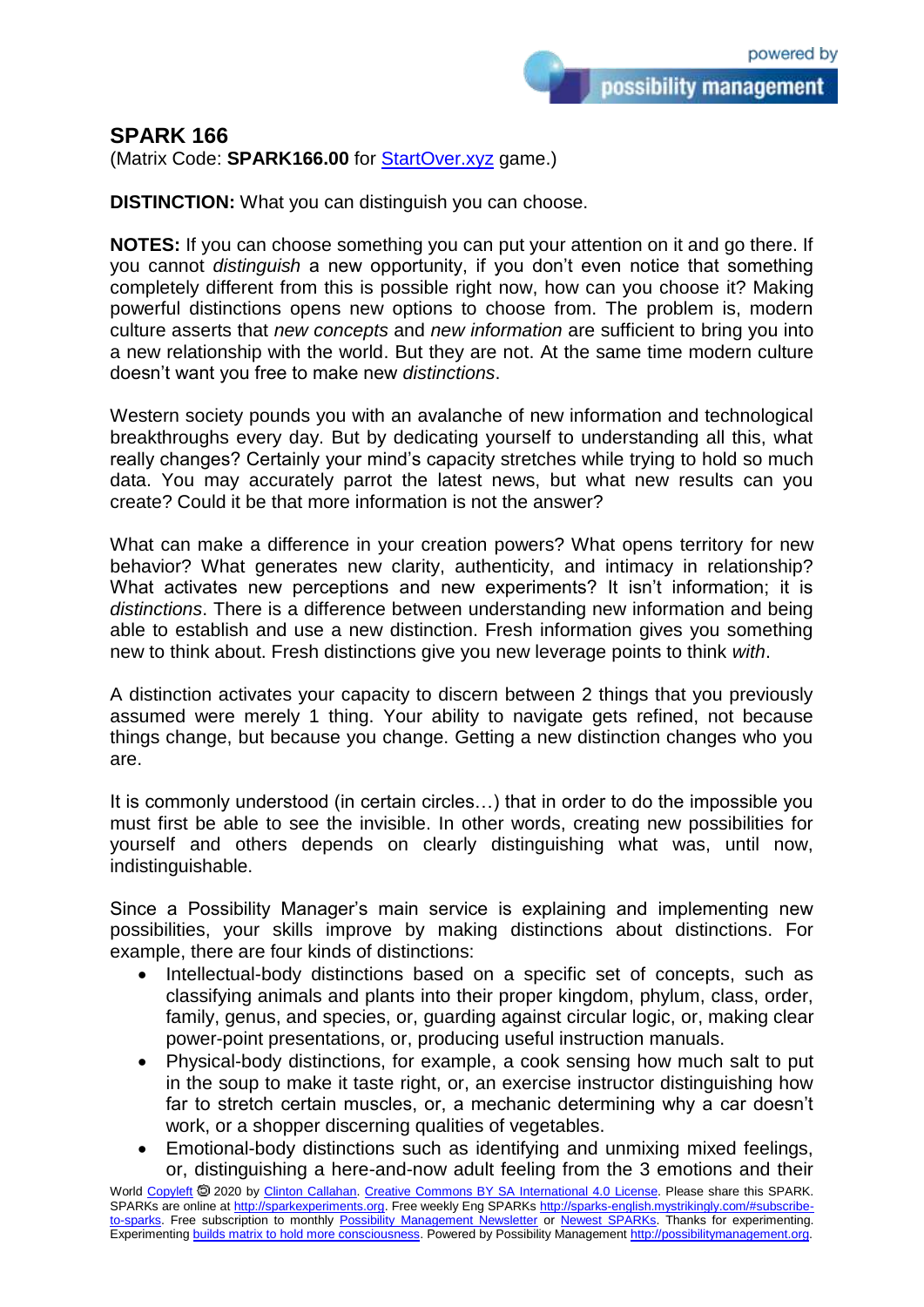sources, or, using feelings to make boundaries or ask for what you want, or a musician sensing the mood of music she is writing.

 Energetic-body distinctions such as detecting purpose, locating your center, sensing what people are doing with their attention and why, distinguishing which ego-state is talking, holding and navigating spaces, avoiding low drama, creating high drama, or, effectively interacting with your archetypal lineage.

The world is far richer in subtlety than modern culture would lead you to perceive. Consciously using your energetic body's experiential distinctions gives you more precise navigation in the subtle domains. The more subtle your distinctions, the more clarity you have to navigate what happens next.

The purpose of focusing your everyday intentions on making distinctions is to provide better service. Think of someone with skills that are irreplaceable when needed: a brain surgeon, computer technician, seamstress, or animal whisperer. It is their subtlety of experiential distinctions that makes them able to reshape reality in a useful way. The same is true with a Possibility Manager.

One woman's magic is another woman's technology. If you can make a distinction that someone else needs but cannot make, they become your client. They hire you because your distinctions can bring them valuable new personal and professional possibilities. This is about you coming into your own power to serve.

## **EXPERIMENTS:**

**SPARK166.01** Practice distinguishing and explaining new possible options so clearly that either you get what you want or others get what they want even though the options are not on the menu. Deliver the distinctions like an artist applies paint on a blank canvas. Look closely at what is there, then use precise distinctions to paint a doorway into what was previously regarded as a solid barrier.

Give the door a name. Use words innovatively as a bridge to convey the new possibility directly into other people's bodies so they can find the handle and open the door themselves. It can help if you memorize and apply some of these distinction phrases: *"There is a difference between…"* or, *"What if you distinguish…"* or, *"Can you notice that…"* or, *"From this other viewpoint you can see that…"* or, *"Would you be willing to try…"* or, *"What would change if we discerned…"* or, *"If you regard yourself as a (new identity) would it be possible to…"*

Practice landing experiential distinctions in the energetic bodies of a team as a way of proposing options that did not exist before so the team can implement the new options. For example, go to the school where your children go (if they go to school at all…) and explain about the harmful effects of technopenuriaphobia (the fear of losing modern technology and then not being able to survive on the Earth). Continue until learning low tech life-skills as a technopenuriaphobia healing-process is added to the daily school curriculum.

Since there are only 2 things in life, bullshit, and nothing, practice distinguishing between useful bullshit and not useful bullshit. What is the difference in their